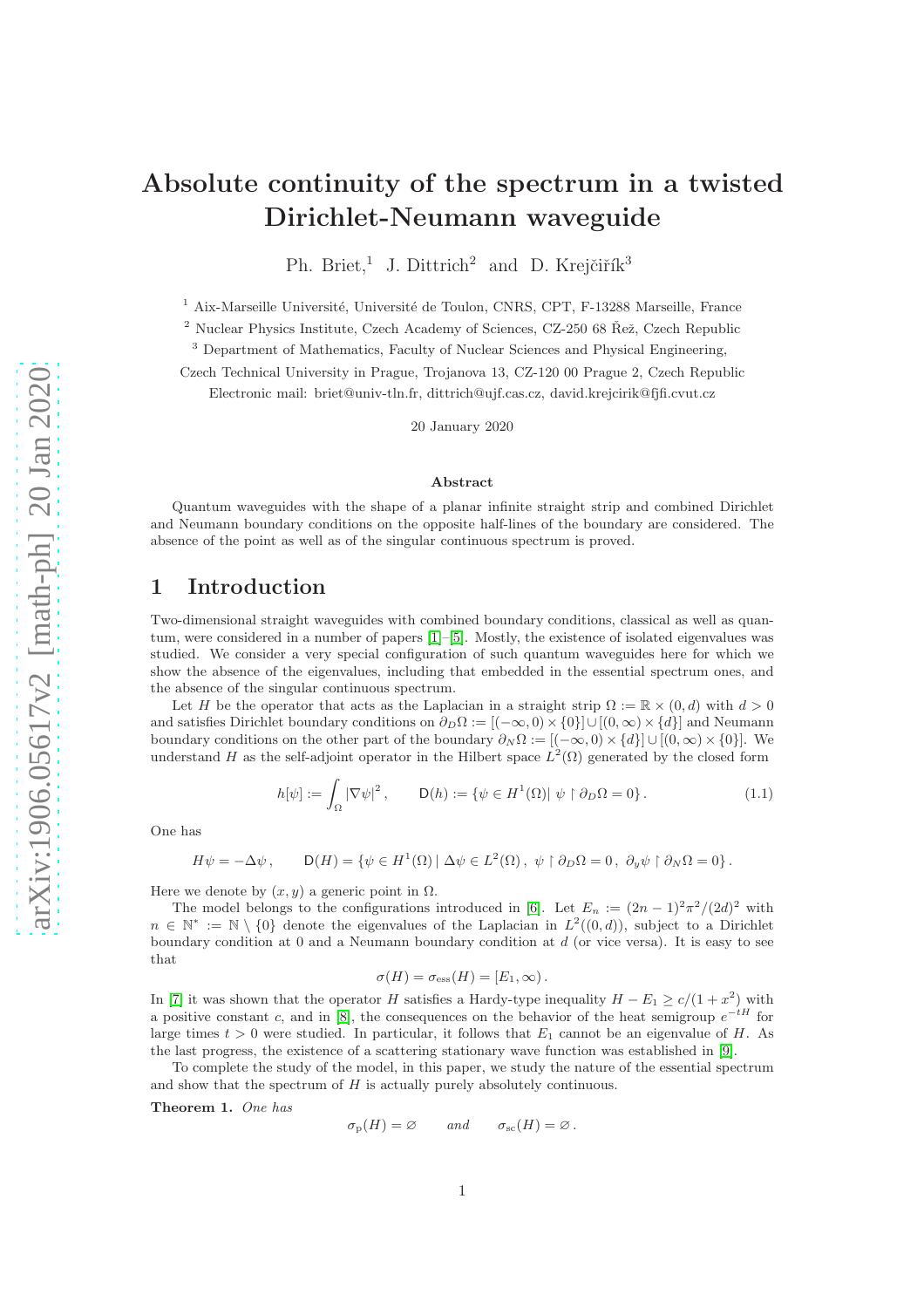The idea of our proof of the absence of the point spectrum is based on the (here formal) commutator identity

<span id="page-1-0"></span>
$$
i[H, A] = -2 \partial_x^2, \qquad (1.2)
$$

where  $A$  is the dilation operator in the longitudinal direction acting as

<span id="page-1-2"></span>
$$
A := -\frac{i}{2} \left( x \partial_x + \partial_x x \right). \tag{1.3}
$$

It follows from [\(1.2\)](#page-1-0) that if there exists  $u \in D(H) \cap D(A)$  such that  $Hu = \lambda u$  with  $\lambda \in \mathbb{R}$ , then

$$
0 = (u, i[H, A]u) = 2||\partial_x u||^2,
$$

where  $(\cdot, \cdot)$  and  $\|\cdot\|$  denote the inner product and norm in  $L^2(\Omega)$ , respectively. Consequently,  $\partial_x u = 0$ as an element of  $L^2(\Omega)$ , and therefore, necessarily  $u = 0$ . It essentially shows that the point spectrum of  $H$  is empty. To prove the other statement of Theorem [1,](#page-0-0) we employ the positivity of the right-hand side of [\(1.2\)](#page-1-0), apart from the set of thresholds

<span id="page-1-5"></span>
$$
\mathcal{T} := \{E_k\}_{k \in \mathbb{N}^*},\tag{1.4}
$$

with help of the Mourre theory of conjugate operators [\[10\]](#page-10-6).

The danger of the formal procedure described above is best illustrated by observing that the same conclusions are obtained for the modified operator  $H_{\varepsilon}$  generated by the form [\(1.1\)](#page-0-1), where  $\partial_D\Omega$ is replaced by  $\partial_D^{\varepsilon} \Omega := [(-\infty, -\varepsilon) \times \{0\}] \cup [(\varepsilon, \infty) \times \{d\}]$  with any real  $\varepsilon$ . But if  $\varepsilon$  is positive (so that the Neumann boundary conditions overlap) and sufficiently large, then it is known (see [\[6\]](#page-10-2)) that  $H_{\epsilon}$ admits (discrete) eigenvalues. The reason behind this apparent contradiction is the fact that the function Au does not necessarily belong to  $D(H)$ , so identity [\(1.2\)](#page-1-0) does not make sense even when applied to  $u \in D(H)$ .

We prove the absence of the point and singular continuous spectrum for a very special configuration of the planar straight quantum waveguide with combined Dirichlet and Neumann boundary conditions. While the specific configuration is essential for the non-existence of discrete eigenvalues, the absence of the singular continuous spectrum is a more robust property. As the used conjugate operator is localized at infinity (acts as zero near the origin  $x = 0$ ), the same proofs can be done for variants of H modified in a bounded subset of  $\Omega$ . For instance, we could consider an arbitrary finite combination of Dirichlet-Neumann boundary conditions in  $(-R, R) \times (0, d)$  or even Robin boundary conditions and perhaps compactly supported potentials. However, the modifications should be such that Proposition [2,](#page-4-0) i.e., the bound of  $\|\partial_x\psi\| \leq C\|H\psi\|$  used in the estimate of [\(3.11\)](#page-7-0), holds. This might be a restriction on the possibility of the waveguide shape local modifications.

We use the Mourre theory in its original form [\[10\]](#page-10-6). More advanced exposition can be found in the book [\[11\]](#page-10-7). The first application of the Mourre theory in the context of quantum waveguides is in [\[12\]](#page-10-8); see also [\[13\]](#page-10-9)-[\[15\]](#page-10-10) for further developments.

The organization of the paper is as follows. In order to justify that the formal argument goes through in our situation  $H = H_0$ , in Section [2,](#page-1-1) we use a cut-off approximation of u both for large and small x and proceed by the method of multipliers in the spirit of  $[16, 17]$  $[16, 17]$ . It is interesting that this apparently technical regularization actually gives an insight into why this procedure for  $H_{\varepsilon}$  with positive  $\varepsilon$  cannot generally work. Finally, in Section [3,](#page-3-0) we modify [\(1.3\)](#page-1-2) to a conjugate operator "localized at infinity" and prove a (non-strict) Mourre estimate.

# <span id="page-1-1"></span>2 Absence of the point spectrum

Let us assume that there exists an eigenfunction  $u \in D(H) \subset D(h)$  and an eigenvalue  $\lambda \in \mathbb{R}$  satisfying

<span id="page-1-3"></span>
$$
(H - \lambda)u = 0.
$$
\n<sup>(2.1)</sup>

Then for any  $v \in D(h)$ ,

<span id="page-1-4"></span>
$$
h(v, u) - \lambda(v, u) = 0.
$$
\n
$$
(2.2)
$$

We would like to construct a special v such that from the last equation would follow  $u = 0$ , and so there is no eigenvector. More precisely, our choice of v would not lie in  $D(h)$ , so we need to construct a sequence of regularized functions  $v_n \in D(h)$  and obtain the result in the limit.

Without loss of generality, we assume that u is real as  $\Re u$  and  $\Im u$  satisfy [\(2.1\)](#page-1-3) separately. As a solution of the differential equation  $-\Delta u - \lambda u = 0$ ,  $u \in C^{\infty}(\Omega)$  (cf., e.g., [\[18,](#page-10-13) Thm. 2.2 of Chapt. 4], together with the Sobolev embedding theorem). In particular, the derivatives of  $u$  and its powers may be calculated as classical.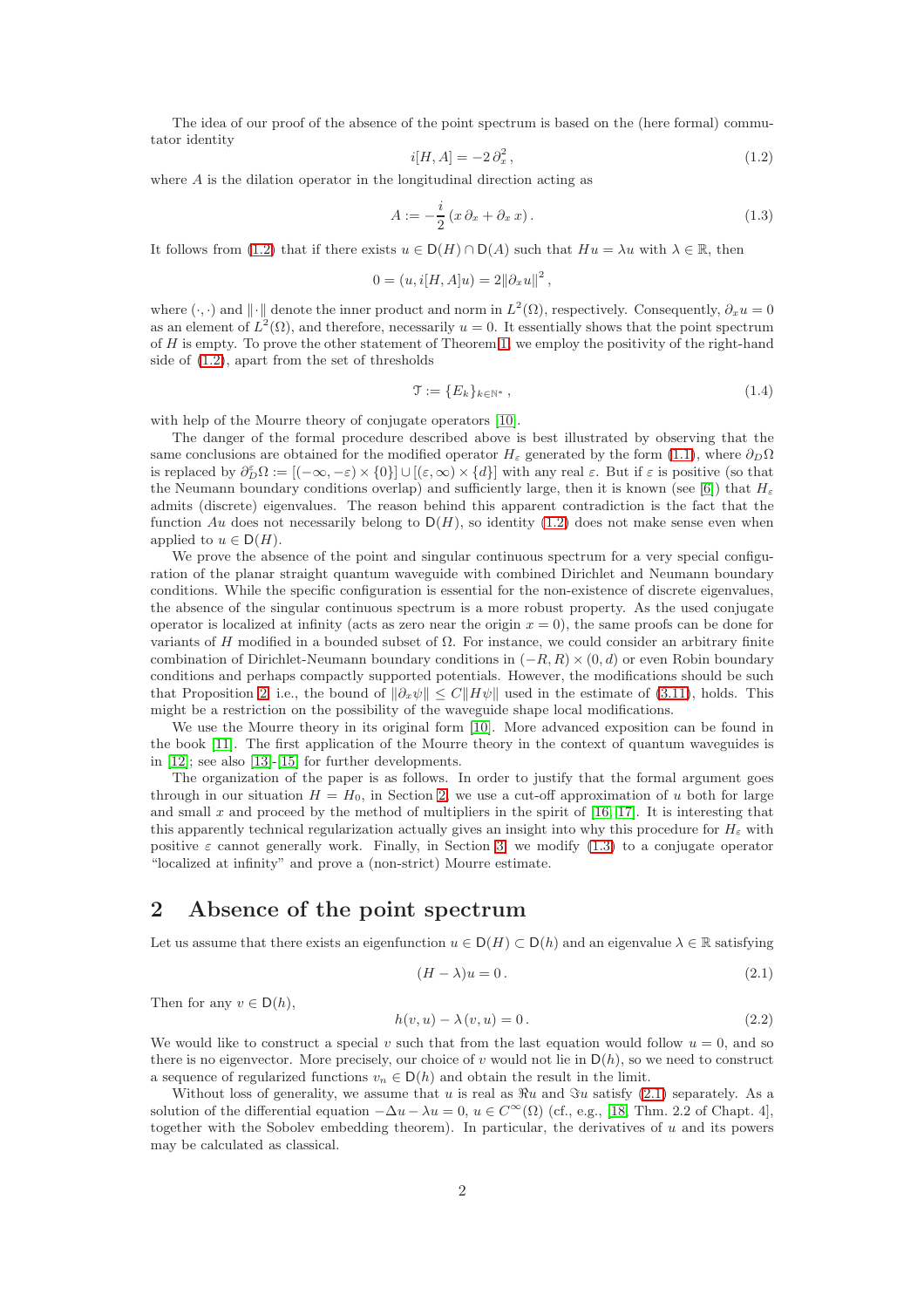For the regularization purposes, let us first define a sequence of functions  $(n = 2, 3, 4, ...)$ 

<span id="page-2-1"></span>
$$
\varphi_n(x) := \begin{cases}\n0 & \text{for } x \le -2n, \\
(x+2n)/n & \text{for } -2n < x < -n, \\
1 & \text{for } -n \le x \le -n^{-1}, \\
n^2(x+n^{-2})/(1-n) & \text{for } -n^{-1} < x < -n^{-2}, \\
0 & \text{for } -n^{-2} \le x \le n^{-2}, \\
n^2(x-n^{-2})/(n-1) & \text{for } n^{-2} < x < n^{-1}, \\
1 & \text{for } n^{-1} \le x \le n, \\
(2n-x)/n & \text{for } n < x < 2n, \\
0 & \text{for } x \ge 2n,\n\end{cases}
$$
\n(2.3)

belonging to  $H^1(\mathbb{R})$  with the derivatives  $\varphi'_n$  defined almost everywhere. Then set

$$
v_n(x, y) := \varphi_n(x) (2x u_x(x, y) + u(x, y)). \tag{2.4}
$$

Now

$$
v_{nx} = \varphi'_n(x)(2xu_x(x, y) + u(x, y)) + \varphi(x)(3u_x(x, y) + 2xu_{xx}(x, y)),
$$
  
\n
$$
v_{ny} = \varphi_n(x)(2xu_{xy}(x, y) + u_y(x, y)).
$$

Evidently,  $v_n \in D(h)$  and so satisfies [\(2.2\)](#page-1-4). Remembering the properties of  $D(H)$  [\[6\]](#page-10-2),  $u, u_x, u_y$ ,  $u_{xx} + u_{yy} \in L^2(\Omega)$ , and  $u_{xx}, u_{xy}, u_{yy} \in L^2(\text{supp}\,\varphi_n \times (0, d))$ , we write

<span id="page-2-0"></span>
$$
h(v_n, u) = \int_{\Omega} \varphi'_n(x) (2xu_x^2 + uu_x) \, dx \, dy + \int_{\Omega} \varphi_n(x) (3u_x^2 + 2xu_x u_{xx} + 2xu_y u_{xy} + u_y^2) \, dx \, dy. \tag{2.5}
$$

Integration by parts with respect to  $x$ , and also with respect to  $y$  in one case, gives

$$
\int_{\Omega} \varphi'_n uu_x \, dx \, dy = -\int_{\Omega} \varphi_n (u_x^2 + uu_{xx}) \, dx \, dy
$$

$$
= -\int_{\Omega} \varphi_n (u_x^2 + u\Delta u - uu_{yy}) \, dx \, dy
$$

$$
= -\int_{\Omega} \varphi_n (u_x^2 + u_y^2 + u\Delta u) \, dx \, dy,
$$

$$
\int_{\Omega} \varphi_n (2xu_x u_{xx} + 2xu_y u_{xy}) \, dx \, dy = \int_{\Omega} \varphi_n x (u_x^2 + u_y^2)_x \, dx \, dy
$$

$$
= -\int_{\Omega} \varphi'_n x (u_x^2 + u_y^2) \, dx \, dy - \int_{\Omega} \varphi_n (u_x^2 + u_y^2) \, dx \, dy.
$$

Inserting to [\(2.5\)](#page-2-0), we get  $h(v_n, u) = I_n + J_n$  with

$$
I_n := \int_{\Omega} \varphi'_n(x) x (u_x^2 - u_y^2) \, dx \, dy, \qquad J_n := \int_{\Omega} \varphi_n(x) (u_x^2 - u_y^2 - u \Delta u) \, dx \, dy.
$$

By similar calculations,

$$
(v_n, u) = \int_{\Omega} \varphi_n(2xuu_x + u^2) dx dy = \int_{\Omega} \varphi_n(x(u^2)_x + u^2) dx dy = -\int_{\Omega} \varphi'_n(x) x u^2 dx dy.
$$

Looking at the definition [\(2.3\)](#page-2-1), it is clear that,  $|\varphi_n| \leq 1$ ,  $\lim_{n\to\infty} \varphi_n(x) = 1$  for every  $x \neq 0$  and  $|x\varphi'_n(x)| \leq 2$  for every  $x \in \mathbb{R}$ . Furthermore,  $\varphi'_n(x) \neq 0$  only for

$$
x \in (-2n, -n) \cup (-n^{-1}, -n^{-2}) \cup (n^{-2}, n^{-1}) \cup (n, 2n).
$$

Consequently,

$$
\lim_{n \to \infty} I_n = 0, \qquad \lim_{n \to \infty} J_n = \int_{\Omega} (u_x^2 - u_y^2 - u \Delta u) \, dx \, dy = 2||u_x||^2, \qquad \lim_{n \to \infty} (v_n, u) = 0,
$$

by the dominated convergence. As

$$
0 = h(v_n, u) - \lambda(v_n, u) = I_n + J_n - \lambda(v_n, u) \xrightarrow[n \to \infty]{} 2||u_x||^2,
$$

it follows that  $u_x = 0$ , so u is necessarily x-independent. Now  $u = 0$  because  $u \in L^2(\Omega)$ , and there is no non-zero eigenfunction and no eigenvalue satisfying [\(2.1\)](#page-1-3). So the relation  $\sigma_{\rm p}(H) = \varnothing$  from Theorem [1](#page-0-0) is proved.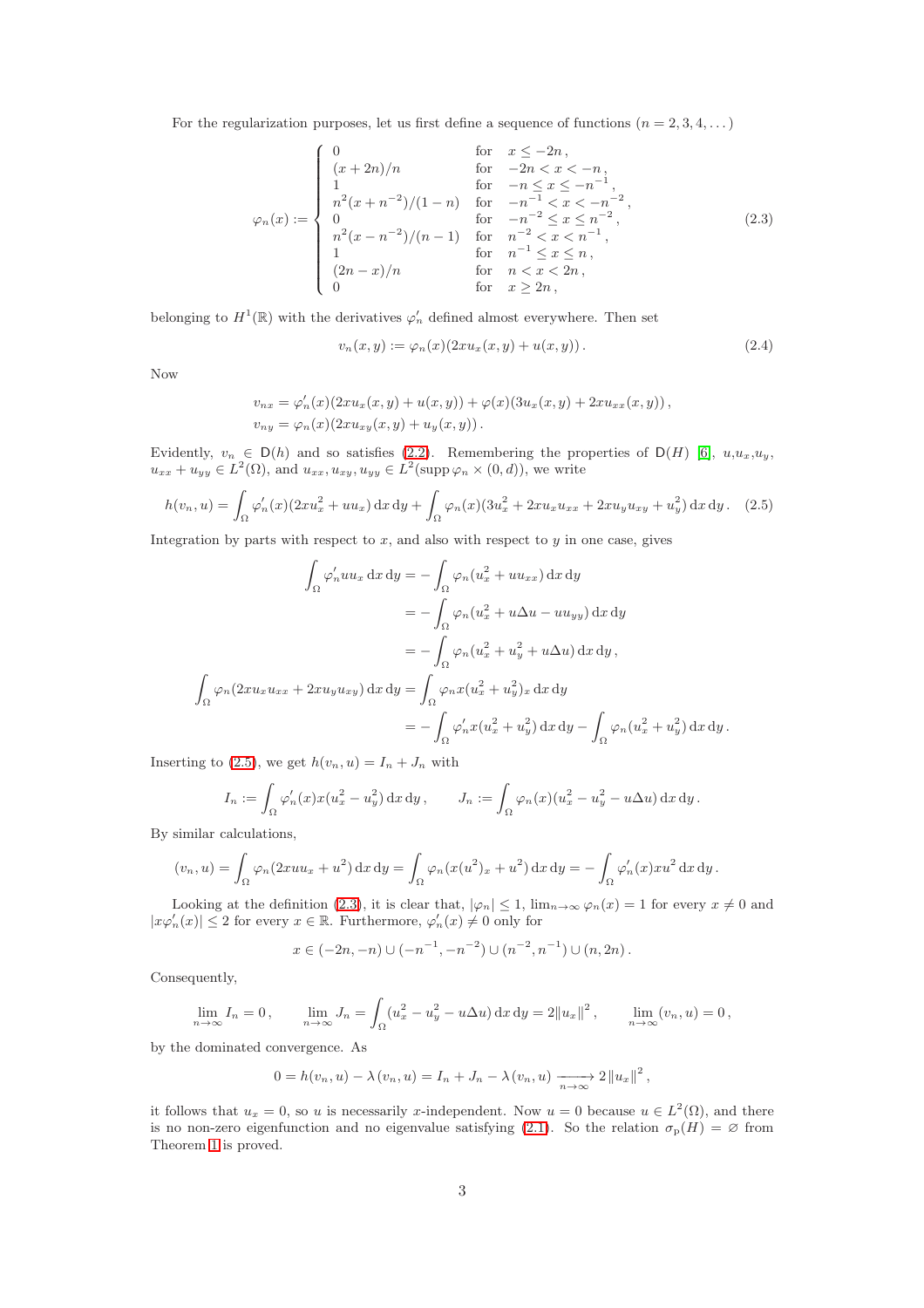# <span id="page-3-0"></span>3 Absence of the singular continuous spectrum

Given any  $E \in \mathbb{R}$  and  $\delta > 0$ ,  $P_{\delta}$  will denote the spectral projection of H onto the interval  $(E \delta, E + \delta$ ). We restrict to  $E \notin \mathcal{T}$ , where the set  $\mathcal{T}$  is introduced in [\(1.4\)](#page-1-5), and choose  $\delta$  so small that  $(E - \delta, E + \delta) \cap \mathcal{T} = \emptyset$ . Let H be as above and let A be a self-adjoint operator to be specified in a moment (it will be a regularization of [\(1.3\)](#page-1-2)). To apply the abstract theorem of [\[10\]](#page-10-6) and thus conclude the absence of the singular continuous spectrum of  $H$ , it is enough to verify the following properties:

- (a) The intersection  $D(A) \cap D(H)$  is a core of H.
- (b) The unitary group  $e^{itA}$  leaves the domain of H invariant and

<span id="page-3-1"></span>
$$
\forall \psi \in \mathsf{D}(H), \qquad \sup_{|t| < 1} \| He^{itA} \psi \| < \infty. \tag{3.1}
$$

(c) The form

$$
\dot{b}[\psi] := i(H\psi, A\psi) - i(A\psi, H\psi), \qquad \mathsf{D}(\dot{b}) := \mathsf{D}(A) \cap \mathsf{D}(H),
$$

is bounded from below and closable. Moreover, the operator  $B$  associated with the closure  $b$ of  $\dot{b}$  satisfies

 $D(B) \supset D(H)$ .

(d) The operator defined by the form

$$
\dot{c}[\psi] := i(B\psi, A\psi) - i(A\psi, B\psi), \qquad \mathsf{D}(\dot{c}) := \mathsf{D}(A) \cap \mathsf{D}(H),
$$

extends to an operator

$$
C \in \mathcal{B}(\mathsf{D}(H), \mathsf{D}(H)^*)
$$

 $D(H)$  being equipped with the graph norm and  $D(H)^*$  being its dual space.

(e) There exists a positive number  $\alpha$  and a compact operator K on  $L^2(\Omega)$  such that

$$
P_{\delta}BP_{\delta}\geq \alpha P_{\delta}+P_{\delta}KP_{\delta}.
$$

Note that B (respectively, C) can be interpreted as a realization of the commutator  $i[H, A]$ (respectively, the double commutator  $i[i[H, A], A]$ ).

## 3.1 The Hamiltonian

<span id="page-3-2"></span>We begin with establishing some new results about the operator  $H$  which will be needed later. **Proposition 1.** For every positive  $\epsilon$ , the set

$$
\mathcal{C} := \{ \varphi \in D(H) \mid \exists \phi \in C_0^{\infty}(\mathbb{R}^2), \\ \varphi \upharpoonright ((-\infty, -\epsilon) \cup (\epsilon, +\infty)) \times (0, d) = \phi \upharpoonright ((-\infty, -\epsilon) \cup (\epsilon, +\infty)) \times (0, d) \}
$$

is a core of H.

*Proof.* Let  $\psi$  be an arbitrary function from  $D(H)$ . We show that it can be approximated by functions from C. Let  $\vartheta_1$  and  $\vartheta_2$  be functions from  $C^{\infty}(\mathbb{R})$  such that  $0 \leq \vartheta_1, \vartheta_2 \leq 1$  and

| $\vartheta_1(x) = 1$ for $x < -\epsilon$ , |  | $\vartheta_1(x) = 0$ for $x > -\frac{\epsilon}{2}$ , |  |
|--------------------------------------------|--|------------------------------------------------------|--|
| $\vartheta_2(x) = 1$ for $x > \epsilon$ ,  |  | $\vartheta_2(x) = 0$ for $x < \frac{\epsilon}{2}$ .  |  |

Let us define

 $\psi_1 = \vartheta_1 \psi$ ,  $\psi_2 = \vartheta_2 \psi$ ,  $\psi_3 = (1 - \vartheta_1 - \vartheta_2) \psi$ ,

so that

$$
\psi = \psi_1 + \psi_2 + \psi_3
$$
 and  $\psi_1, \psi_2, \psi_3 \in D(H)$ .

It is sufficient to approximate  $\psi_1$  and  $\psi_2$  by functions from C. It is known that  $\psi_1, \psi_2 \in H^2(\Omega)$ ; see [\[6\]](#page-10-2). Let us extend them to  $H^2(\mathbb{R} \times (-d, 2d))$  first. To keep the boundary conditions, let us choose extensions symmetric with respect to the Neumann parts of the boundary and antisymmetric with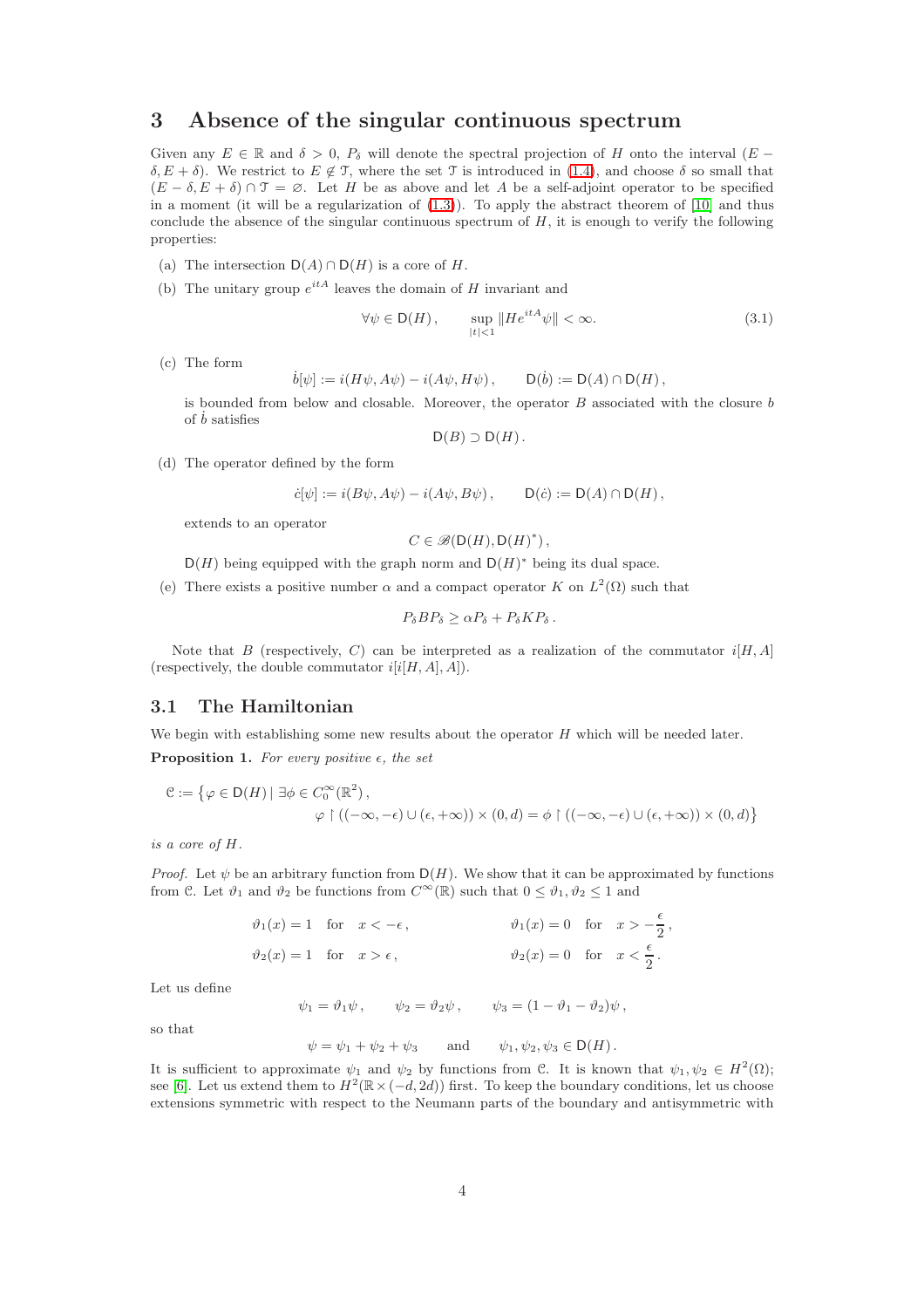respect to the Dirichlet parts. Note that in half-planes where the functions are zero, it means the same. So we define

$$
\psi_1(x, y) = -\psi_1(x, -y) \quad \text{for} \quad -d < y < 0, \qquad \psi_1(x, y) = \psi_1(x, 2d - y) \quad \text{for} \quad d < y < 2d,
$$
\n
$$
\psi_2(x, y) = \psi_2(x, -y) \quad \text{for} \quad -d < y < 0, \qquad \psi_2(x, y) = -\psi_2(x, 2d - y) \quad \text{for} \quad d < y < 2d.
$$

The extended functions are in  $H^2(\mathbb{R} \times (-d, 0))$  and  $H^2(\mathbb{R} \times (d, 2d))$ . As the traces of functions and the normal derivatives on the boundaries of  $\Omega$  from both sides coincide, the extended functions are in  $H^2(\mathbb{R} \times (-d, 2d))$ . In fact, we used a special case of [\[19,](#page-10-14) Thm 4.26] and its proof. Then, extend them to  $H^2(\mathbb{R}^2)$  which is possible over the straight boundary.

Furthermore, we need to approximate  $\psi_1$  and  $\psi_2$  by  $C^{\infty}$  functions. We use the standard mollifications, see [\[19,](#page-10-14) Lem. 3.15],

$$
J_{\eta}\psi_k(x) = \int_{\mathbb{R}^2} j_{\eta}(x-y)\psi_k(y) \,dy \qquad (k=1,2),
$$

where

$$
j_{\eta}(x) = \eta^{-2} j(x/\eta), \qquad j \in C_0^{\infty}(B(1)), \qquad j \ge 0, \qquad \int_{\mathbb{R}^2} j(x) d^2 x = 1.
$$

Let us consider only  $0 < \eta < \min(d, \epsilon/2)$  for supp  $j_{\eta} \subset B(\eta)$ . Then,  $J_{\eta} \psi_{1,2} \in H^2(\mathbb{R} \times (-d, 2d))$  and approach  $\psi_{1,2}$  there as  $\eta \to 0^+$ . These function are in  $D(H)$  if they satisfy the corresponding boundary conditions at  $\partial\Omega$  which are easily verified for the usual symmetric choice of  $j_n(x, y) = j_n(x, -y)$ .

Let us show it here for the case of Neumann boundary condition on  $(0, +\infty) \times \{0\}$ . The trace exists as  $J_{\eta}\psi_2 \in H^2(\mathbb{R} \times (-d, 2d))$  and we can simply calculate

$$
\partial_2 J_\eta \psi_2(x,0) = \int_{\mathbb{R}^2} \partial_2 j_\eta(x-x',-y') \psi_2(x',y') \,dx' \,dy' = \int_{\mathbb{R}^2} \partial_2 j_\eta(x-x',-y') \psi_2(x',-y') \,dx' \,dy' = \int_{\mathbb{R}^2} \partial_2 j_\eta(x-x',y') \psi_2(x',y') \,dx' \,dy' = -\int_{\mathbb{R}^2} \partial_2 j_\eta(x-x',-y') \psi_2(x',y') \,dx' \,dy' = -\partial_2 J_\eta \psi_2(x,0)
$$

and the required boundary condition  $\partial_2 J_\eta \psi_2(x, 0)$  at  $x > 0$  follows. The other boundary conditions are verified similarly.

Finally, let  $\Phi_R \in C_0^{\infty}(\mathbb{R}^2)$ ,  $\Phi_R(x,y) = \Phi_{1R}(x)\Phi_2(y)$ , where  $\Phi_{1R}$  is a suitable function with the support in  $(-R-1, R+1)$  and the value 1 in  $(-R, R)$  while  $\Phi_2$  is a function with the support in  $(-d/2, 3d/2)$  and the value 1 in  $(-d/4, 5d/4)$ . Then  $\phi = \Phi_R(J_\eta \psi_1 + \psi_3 + J_\eta \psi_2) \in \mathcal{C}$  is an arbitrarily good approximation of  $\psi$  in  $D(H)$  with the graph norm choosing  $\eta$  sufficiently small and R large enough. So  $C$  is a core of  $H$ .  $\Box$ 

<span id="page-4-0"></span>**Proposition 2.** There exists a positive constant C such that, for every  $\psi \in D(H)$ ,

<span id="page-4-2"></span>
$$
\|\partial_x \psi\| \le C\|H\psi\|, \qquad \|\partial_y \psi\| \le C\|H\psi\|.
$$
\n(3.2)

Moreover, for every positive  $\epsilon$ , there exists a positive constant  $C_{\epsilon}$  such that, for every  $\psi \in D(H)$ ,

<span id="page-4-3"></span>
$$
\|\chi_{\varepsilon}\partial_x^2\psi\| \le C_{\varepsilon} \|H\psi\|, \qquad \|\chi_{\varepsilon}\partial_x\partial_y\psi\| \le C_{\varepsilon} \|H\psi\|.
$$
 (3.3)

where  $\chi_{\epsilon}$  denotes the characteristic function of the set  $\Omega \setminus [(-\epsilon, \epsilon) \times (0, d)].$ 

*Proof.* Given any  $g \in L^2(\Omega)$ , let  $\psi \in D(H)$  be the unique solution of the resolvent equation  $H\psi = g$ [the problem is well defined because  $0 \notin \sigma(H)$ ]. The weak formulation reads

<span id="page-4-1"></span>
$$
\forall v \in \mathsf{D}(h), \qquad (\partial_x v, \partial_x \psi) + (\partial_y v, \partial_y \psi) = (v, g). \tag{3.4}
$$

Choosing  $v := \psi$  in [\(3.4\)](#page-4-1), we get

$$
E_1 \|\psi\|^2 \le \|\partial_x \psi\|^2 + \|\partial_y \psi\|^2 = (\psi, g) \le \|\psi\| \|g\|.
$$

Consequently,  $\|\psi\| \le E_1^{-1} \|g\|$ ,  $\|\partial_x \psi\|^2 \le E_1^{-1} \|g\|^2$  and  $\|\partial_y \psi\|^2 \le E_1^{-1} \|g\|^2$ . This proves [\(3.2\)](#page-4-2).

To establish [\(3.3\)](#page-4-3), we follow the ideas of standard elliptic regularity (see [\[20,](#page-10-15) Sec. 6.3]). Let  $\xi \in C_0^{\infty}(\mathbb{R})$  be such that  $0 \le \xi \le 1$ ,  $\xi(x) = 0$  if  $|x| \le \epsilon/2$  and  $\xi(x) = 1$  if  $|x| \ge \epsilon$ . Now we choose  $v := -\partial_x^{-h} (\xi^2 \partial_x^h \psi)$  in [\(3.4\)](#page-4-1), where

$$
\partial_x^h \varphi(x,y) := \frac{\varphi(x+h,y) - \varphi(x,y)}{h} \,,
$$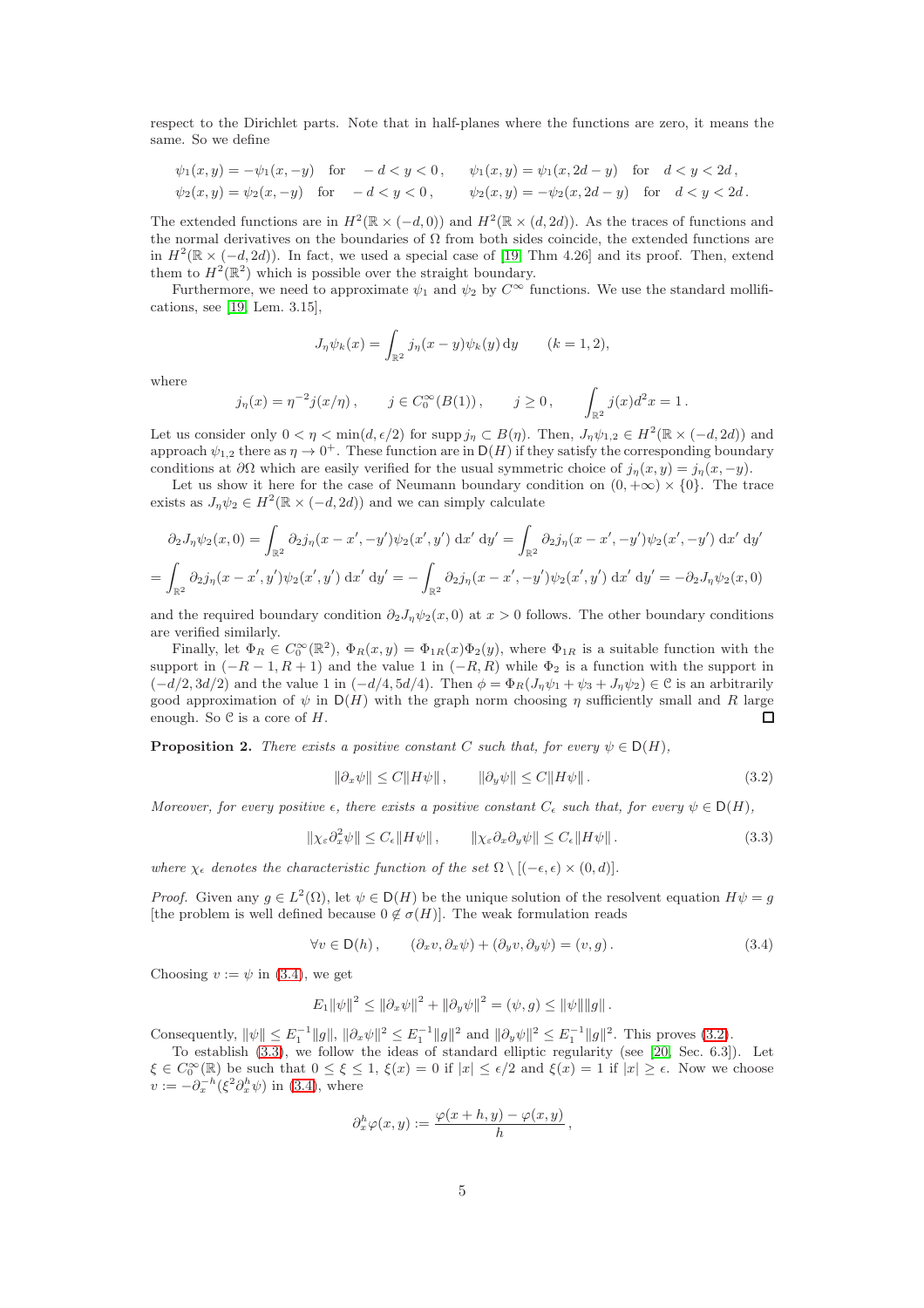is the difference quotient of  $\varphi \in L^2(\Omega)$  in the direction x. With an abuse of notation (followed also at other places in the paper), we denote by the same symbol  $\xi$  the function on R as well as  $\xi \otimes 1$ on  $\Omega$ . Choosing  $|h| \leq \epsilon/2$ , we have  $v \in D(h)$  (it is only important to ensure the Dirichlet boundary conditions). Using the integration-by-parts formula for the difference quotients, [\(3.4\)](#page-4-1) yields

<span id="page-5-0"></span>
$$
|\|\xi\partial_x^h\partial_x\psi\|^2 + 2(\xi'\partial_x^h\psi, \xi\partial_x^h\partial_x\psi) + \|\xi\partial_x^h\partial_y\psi\|^2| = |(v, g)| \le \|v\| \|g\|.
$$
 (3.5)

To deal with the right-hand side, we write

$$
||v||^2 = ||\partial_x^{-h}(\xi^2 \partial_x^h \psi)||^2 \le ||\partial_x(\xi^2 \partial_x^h \psi)||^2 \le 2||\xi^2 \partial_x^h \partial_x \psi||^2 + 2k_{\epsilon}^2 ||\partial_x^h \psi||^2 \le 2||\xi \partial_x^h \partial_x \psi||^2 + 2k_{\epsilon}^2 ||\partial_x \psi||^2,
$$
  
where  $||(\xi^2)'||_{\infty} \le 2||\xi'||_{\infty} =: k_{\epsilon}$ . On the left-hand side, we use

$$
2\left| \left( \xi' \partial_x^h \psi, \xi \partial_x^h \partial_x \psi \right) \right| \leq 2 \|\xi' \partial_x^h \psi\| \|\xi \partial_x^h \partial_x \psi\| \leq k_{\epsilon} \|\partial_x \psi\| \|\xi \partial_x^h \partial_x \psi\|.
$$

Consequently, [\(3.5\)](#page-5-0) yields

$$
(1 - \delta_1 - 2\delta_2) \|\xi \partial_x^h \partial_x \psi\|^2 + \|\xi \partial_x^h \partial_y \psi\|^2 \le k_\epsilon^2 \left(\frac{1}{\delta_1} + 2\delta_2\right) \|\partial_x \psi\|^2 + \frac{1}{\delta_2} \|g\|^2
$$
  

$$
\le \left[k_\epsilon^2 \left(\frac{1}{\delta_1} + 2\delta_2\right) E_1^{-1} + \frac{1}{\delta_2}\right] \|g\|^2
$$

with any positive numbers  $\delta_1$  and  $\delta_2$ , where the second inequality employs [\(3.2\)](#page-4-2) with the explicitly given constant. Choosing  $\delta_1$  and  $\delta_2$  sufficiently small, the left-hand side is a sum of two non-negative terms and the desired claims follow by further estimating  $\|\xi \partial_x^h \partial_x \psi\|^2 \geq \|\chi_{\epsilon} \partial_x^h \partial_x \psi\|$  (and similarly for the other norm) and by sending  $h$  to 0.  $\Box$ 

## 3.2 The conjugate operator

Let  $f_1^{\pm} \in C^{\infty}(\mathbb{R})$  be such that  $0 \leq f_1^{\pm} \leq 1$ ,  $f_1^{\pm}(x) = 0$  if  $\pm x \leq 1$  and  $f_1^{\pm}(x) = 1$  if  $\pm x \geq 2$ . For every  $n \geq 1$ , we define  $f_n^{\pm}(x) := f_1^{\pm}(x/n)$  and  $F_n^{\pm}(x) := \int_0^x f_n^{\pm}(\xi) d\xi$ . Finally, we set  $f_n := f_n^- + f_n^+$  and  $F_n := F_n^- + F_n^+$ . Notice that  $F_n^{\pm}(x) \sim x$  as  $x \to \pm \infty$  and that  $\|(f_n^{\pm})^{(m)}\|_{\infty} = n^{-m} \|(f_1^{\pm})^{(m)}\|_{\infty}$ .

With these preliminaries, we define

<span id="page-5-5"></span>
$$
\dot{A}_{\parallel} := -\frac{i}{2} \left( F_n(x) \partial_x + \partial_x F_n(x) \right), \qquad \mathsf{D}(\dot{A}_{\parallel}) := C_0^{\infty}(\mathbb{R}), \tag{3.6}
$$

where  $F_n$  is understood as an operator of multiplication. The following considerations are full analogy of [\[14,](#page-10-16) Props. 6.1–2]. However, as there is a difference in the cut-off at zero instead of the cut-off at infinity, we give the proofs here.

The operator  $\dot{A}_{\parallel}$  is essentially self-adjoint in  $L^2(\mathbb{R})$ . This is a consequence of [\[11,](#page-10-7) Prop. 7.3.6(a)] and its proof. In our special case, it can also be seen directly that the deficiency indices of  $\dot{A}_{\parallel}$  are zero due to the properties of function  $F_n$ .

Let  $A_{\parallel}$  denote the (self-adjoint) closure of  $A_{\parallel}$ . Using the Hilbert-space identification  $L^2(\Omega) \cong$  $L^2(\mathbb{R}) \times L^2((0,d))$ , we set

<span id="page-5-2"></span>
$$
A := A_{\parallel} \otimes 1, \tag{3.7}
$$

which is a self-adjoint operator in  $L^2(\Omega)$ .

For any fixed  $x \in \mathbb{R}$ , consider the initial-value problem

<span id="page-5-1"></span>
$$
\begin{cases}\n\frac{\mathrm{d}}{\mathrm{d}t}u(t,x) = F_n(u(t,x)), \\
u(0,x) = x.\n\end{cases}
$$
\n(3.8)

By classical results (see [\[21,](#page-10-17) Thm. 4.1 of Chapt. V]), [\(3.8\)](#page-5-1) admits a unique global solution in  $C^{\infty}(\mathbb{R}^2)$ . One has

<span id="page-5-3"></span>
$$
\partial_x u(t, x) = e^{\int_0^t f_n(u(s, x)) ds} > 0
$$
\n(3.9)

for every  $t \in \mathbb{R}$  and  $x \in \mathbb{R}$ . Define

<span id="page-5-4"></span>
$$
(W(t)\varphi)(x,y) := \left|\partial_x u(t,x)\right|^{1/2} \varphi(u(t,x),y). \tag{3.10}
$$

**Proposition 3.** W is a strongly continuous unitary group on  $L^2(\Omega)$  with the generator [\(3.7\)](#page-5-2).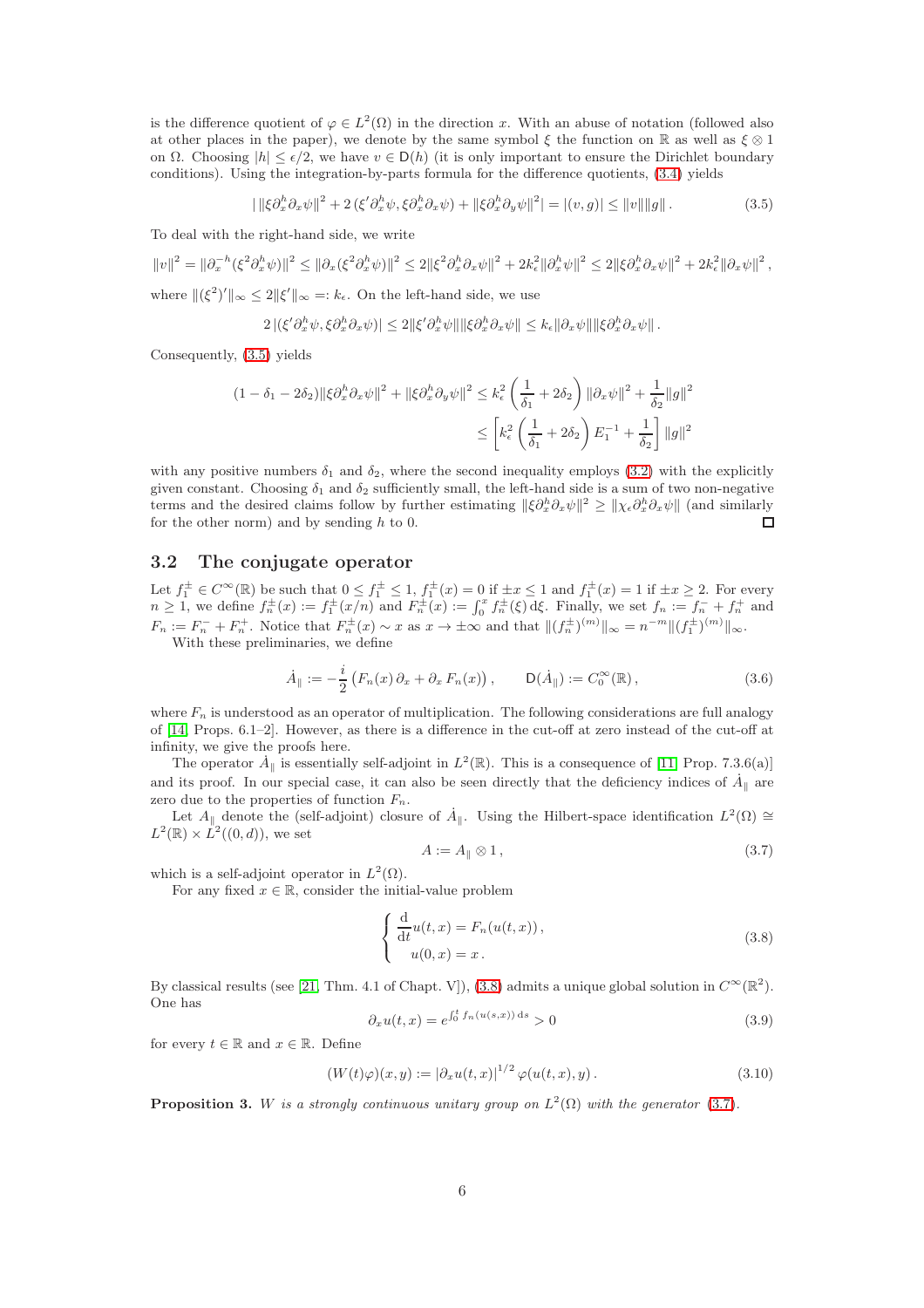*Proof.* It is clear from [\(3.8\)](#page-5-1) that  $u(t, 0) = 0$  for  $t \in \mathbb{R}$ , and  $u(t, x) \ge 0$  for  $x \ge 0$ . Using the properties of  $f_n$ , the relation [\(3.9\)](#page-5-3) is now improved to

$$
\partial_x u(t, x) \ge e^{-|t|}
$$

for every  $t, x \in \mathbb{R}$  and

$$
\lim_{x \to \pm \infty} u(t, x) = \pm \infty.
$$

The unitarity of  $W(t)$  then follows from its construction [\(3.10\)](#page-5-4).

Equation [\(3.8\)](#page-5-1) together with the unicity of its solution implies the relation

$$
u(t, u(s, x)) = u(t + s, x),
$$

from which the group property

$$
W(t)W(s) = W(t+s)
$$

follows.

It is sufficient to verify the strong continuity of  $W(t)$  at  $t = 0$ . The continuity of  $W(t)\varphi$  is easily seen for  $\varphi \in C_0^{\infty}(\Omega)$  and then extends to  $\varphi \in L^2(\Omega)$  by the density argument as  $||W(t)|| = 1$ .

Direct calculations show

$$
\frac{d}{dt}W(t)\varphi_{|t=0}=i(\dot{A}_{\parallel}\otimes 1)\varphi
$$

for  $\varphi \in C_0^{\infty}(\Omega)$ . As the generator of the group W is self-adjoint, it equals A necessarily.

The following proposition establishes property (b).

**Proposition 4.**  $D(H)$  is stable under the action of  $e^{itA}$  and [\(3.1\)](#page-3-1) holds.

*Proof.* Let  $\varphi \in D(H)$ . We need to check that then  $e^{itA}\varphi = W(t)\varphi \in D(H)$ , for every  $t \in \mathbb{R}$ . We have seen in the previous proof that the map  $\mathbb{R} \ni x \mapsto u(t, x) \in \mathbb{R}$  leaves  $\mathbb{R}^+$  and  $\mathbb{R}^-$  invariant. So  $e^{itA}\varphi$  satisfies the required boundary conditions at  $\partial_D\Omega$  and  $\partial_N\Omega$ .

Equation [\(3.9\)](#page-5-3) implies that the derivatives  $\partial_x u$ ,  $\partial_x^2 u$ , and  $\partial_x^3 u$  are bounded in x for a fixed t. Then  $e^{itA}\varphi \in H^1(\Omega)$ . Let us calculate

$$
\Delta e^{itA}\varphi = W(t)\Delta\varphi + (\partial_x u)^{\frac{1}{2}}((\partial_x u)^2 - 1)\partial_1^2\varphi(u, y) + 2(\partial_x u)^{\frac{1}{2}}(\partial_x^2 u)\partial_1\varphi(u, y) \n+ (\partial_x u)^{\frac{1}{2}}\left(\frac{1}{2}(\partial_x u)^{-1}\partial_x^3 u - \frac{1}{4}(\partial_x u)^{-2}(\partial_x^2 u)^2\right)\varphi(u, y).
$$

Every terms on the right-hand side are clearly square integrable, possibly except of the second one. However,  $\partial_x u(t, x) = 1$  for  $|x| < e^{-|t|}n$  according to [\(3.9\)](#page-5-3) and the properties of  $f_n$ . So the second term is also square integrable as  $\partial_1^2 \varphi \in L^2(\Omega \setminus ((u(t, -e^{-|t|}n), u(t, e^{-|t|}n)) \times (0, d)))$ , see [\[6\]](#page-10-2). Now the relation  $e^{itA}\varphi \in D(H)$  is proved. Further, the continuity of the used bounds with respect to t implies [\(3.1\)](#page-3-1).  $\Box$ 

The following proposition establishes property (a).

**Proposition 5.** D(A) ∩ D(H) is dense in D(H) for the graph norm associated with H.

*Proof.* The claim follows from Proposition [1](#page-3-2) and the fact that  $C \subset D(A)$ .

 $\Box$ 

### <span id="page-6-0"></span>3.3 The first commutator

Let  $\psi \in D(A) \cap D(H)$ . Using the formula [\(3.7\)](#page-5-2) with [\(3.6\)](#page-5-5) and integrating by parts, we compute

$$
\begin{split}\n\dot{b}[\psi] &= 2\Re(-\partial_x^2 \psi - \partial_y^2 \psi, F_n \partial_x \psi + \frac{1}{2} F'_n \psi) \\
&= -\int_{\Omega} F_n \partial_x |\partial_x \psi|^2 - \Re \int_{\Omega} F'_n \overline{\partial_x^2 \psi} \psi - 2\Re \int_{\Omega} F_n \overline{\partial_y^2 \psi} \partial_x \psi - \Re \int_{\Omega} F'_n \overline{\partial_y^2 \psi} \psi \\
&= \int_{\Omega} F'_n |\partial_x \psi|^2 + \int_{\Omega} F'_n |\partial_x \psi|^2 + \frac{1}{2} \int_{\Omega} F''_n \partial_x |\psi|^2 + \int_{\Omega} F_n \partial_x |\partial_y \psi|^2 + \int_{\Omega} F'_n |\partial_y \psi|^2 \\
&= 2 \int_{\Omega} F'_n |\partial_x \psi|^2 - \frac{1}{2} \int_{\Omega} F''_n |\psi|^2 \\
&= 2 \int_{\Omega} f_n |\partial_x \psi|^2 - \frac{1}{2} \int_{\Omega} f''_n |\psi|^2,\n\end{split}
$$

 $\Box$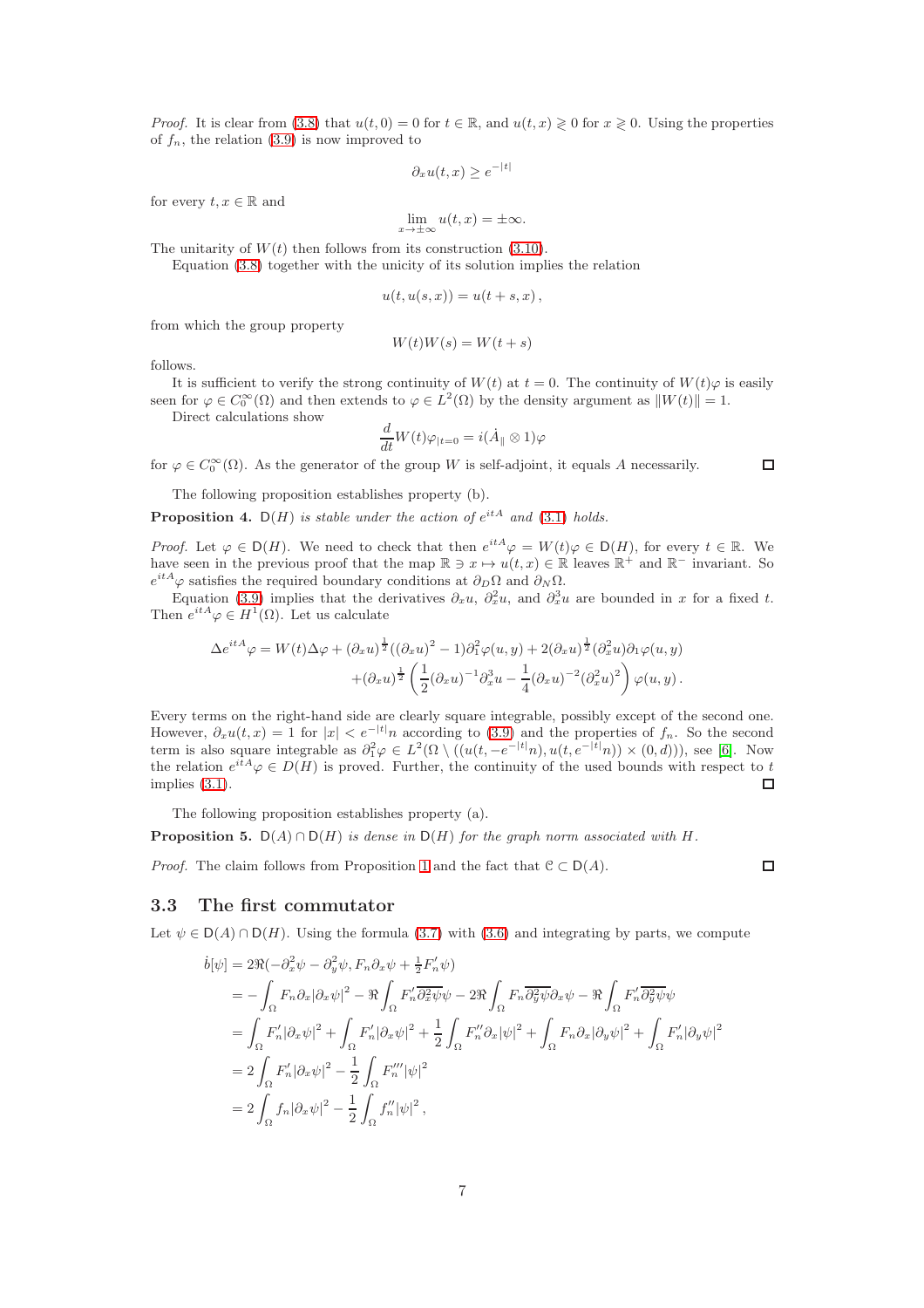keeping in mind the properties of  $F_n$  and  $\psi \in D(A) \cap D(H)$ . For brevity, here we have stopped to write the measures of integration in the integrals.

Since  $f_n$  is non-negative, we immediately see that  $\dot{b}$  is bounded from below. Explicitly,

$$
\dot{b} \ge -\frac{\|f_n''\|_{\infty}}{2} = -\frac{\|f_1''\|_{\infty}}{2n^2},
$$

so the lower bound actually tends to 0 as  $n \to \infty$ .

Since  $\dot{b}[\psi] = (\psi, \dot{B}\psi)$ , where

$$
\dot{B} := -2\partial_x f_n(x)\partial_x - \frac{1}{2}f''_n(x), \qquad \mathsf{D}(\dot{B}) := \mathsf{D}(A) \cap \mathsf{D}(H),
$$

is obviously a symmetric below bounded operator in  $L^2(\Omega)$ , it follows that  $\dot{b}$  is closable (see, [\[22,](#page-10-18) Thm. VI.1.2.7]). The closure b satisfies

$$
b[\psi] = 2 \int_{\Omega} f_n |\partial_x \psi|^2 - \frac{1}{2} \int_{\Omega} f_n'' |\psi|^2, \qquad \mathsf{D}(b) = \left\{ \psi \in L^2(\Omega) \mid \sqrt{f_n} \, \partial_x \psi \in L^2(\Omega) \right\}.
$$

By the representation theorem, we have

$$
B = -2\partial_x f_n(x)\partial_x - \frac{1}{2}f''_n(x), \qquad D(B) = \{ \psi \in D(b) \mid \partial_x (f_n \partial_x \psi) \in L^2(\Omega) \} .
$$

It is evident that  $D(H) \subset D(B)$ .

Summing up, in this subsection, we have established property (c).

## 3.4 The second commutator

Here, we follow the same lines as in the Sec. [3.3.](#page-6-0) Let  $\psi \in D(A) \cap D(H)$  and compute

$$
\dot{c}[\psi] = 2\Re(-2\partial_x f_n(x)\partial_x \psi - \frac{1}{2}f''_n(x)\psi, F_n \partial_x \psi + \frac{1}{2}F'_n \psi).
$$

First, consider

$$
-4\Re \int_{\Omega} (\partial_x f_n(x)\partial_x \psi) F_n \overline{\partial_x \psi} = -4 \int_{\Omega} f'_n(x) F_n(x) |\partial_x \psi|^2 - 2 \int_{\Omega} f_n(x) F_n(x) \partial_x |\partial_x \psi|^2
$$
  
= 
$$
2 \int_{\Omega} f_n^2(x) |\partial_x \psi|^2 - 2 \int_{\Omega} f'_n(x) F_n(x) |\partial_x \psi|^2.
$$

Then,

$$
-2\Re \int_{\Omega} (\partial_x f_n(x)\partial_x \psi) F'_n \overline{\psi} = -\int_{\Omega} f'_n(x) F'_n(x)\partial_x |\psi|^2 - 2\Re \int_{\Omega} f_n(x) F'_n(x) (\partial_x^2 \psi) \overline{\psi}
$$
  

$$
= \int_{\Omega} f'_n(x) f_n(x) \partial_x |\psi|^2 + 2 \int_{\Omega} f_n^2(x) |\partial_x \psi|^2
$$
  

$$
= -\int_{\Omega} (f'_n(x) f_n(x))' |\psi|^2 + 2 \int_{\Omega} f_n^2(x) |\partial_x \psi|^2.
$$

We also have

$$
-\Re \int_{\Omega} f''_n(x) F_n(x) \psi \partial_x \overline{\psi} = -\frac{1}{2} \int_{\Omega} f''_n(x) F_n(x) \partial_x |\psi|^2 = \frac{1}{2} \int_{\Omega} (f''_n(x) F_n(x))' |\psi|^2.
$$

Finally we get

<span id="page-7-0"></span>
$$
\dot{c}[\psi] = 4 \int_{\Omega} f_n^2(x) |\partial_x \psi|^2 - 2 \int_{\Omega} f_n'(x) F_n(x) |\partial_x \psi|^2 - \int_{\Omega} \left( f_n''(x) f_n(x) + f_n'(x)^2 - \frac{1}{2} f_n'''(x) F_n(x) \right) |\psi|^2.
$$
\n(3.11)

By Proposition [2,](#page-4-0)  $\dot{c}$  is continuous in the graph norm associated with H and so extends continuously to the form c defined again by the equation  $(3.11)$  on  $D(H)$ . Then it defines a bounded map  $C \in \mathcal{B}(D(H), D(H)^*)$ , and the statement (d) is proved.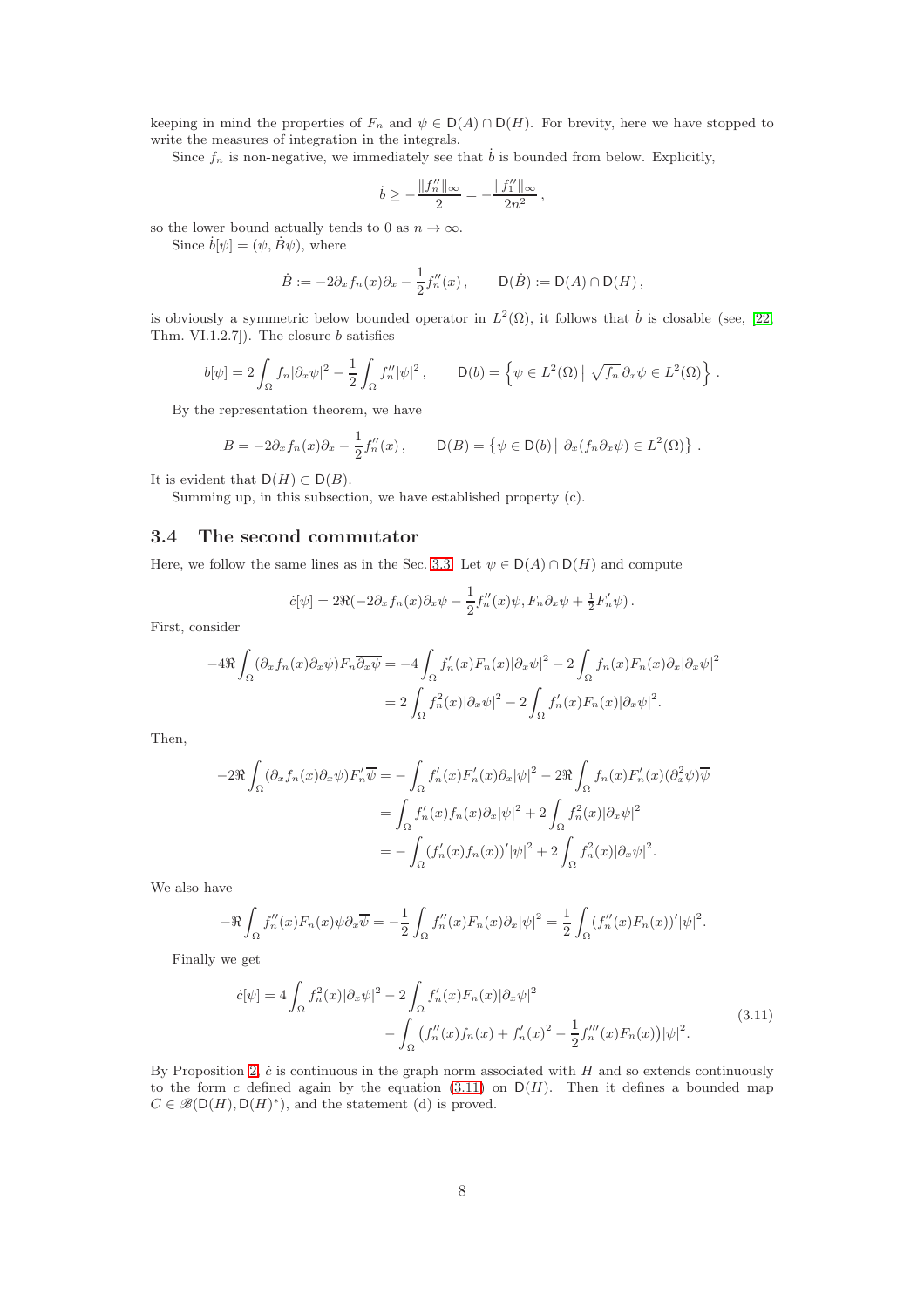#### 3.5 The Mourre estimate

Finally, we are concerned with the essential condition (e). We rewrite the restriction of B as follows

<span id="page-8-1"></span>
$$
B \upharpoonright D(H) = Hf_n + f_nH + 2f_n\partial_y^2 + \frac{1}{2}f''_n
$$
  
= 2E + (H - E)f\_n + f\_n(H - E) + 2f\_n\partial\_y^2 + 2E(f\_n - 1) + \frac{1}{2}f''\_n . (3.12)

Now, we look at the individual terms and try to eventually estimate  $P_{\delta}BP_{\delta}$  from below by a positive multiple of  $P_\delta$  plus a compact operator sandwiched between the projections  $P_\delta$ s.

## 3.5.1 Operator  $B_1$

For every  $\varphi \in L^2(\Omega)$ , we have

$$
\begin{aligned} |(\varphi, P_{\delta} B_1 P_{\delta} \varphi)| &\leq \|P_{\delta} \varphi\|^2 \left( \|P_{\delta} (H - E) f_n P_{\delta} \| + \|P_{\delta} f_n (H - E) P_{\delta} \|\right) \\ &\leq 2 \|P_{\delta} \varphi\|^2 \|P_{\delta} (H - E) \| \\ &\leq 2\delta \|P_{\delta} \varphi\|^2 \, .\end{aligned}
$$

Here we have used the spectral theorem at the last estimate. Hence, this term can be made negligible by choosing  $\delta$  small and we shall estimate it as

$$
P_{\delta}B_1P_{\delta}\geq-2\delta P_{\delta}.
$$

#### 3.5.2 Operator  $B_2$

We demonstrate our approach on  $T^+ := P_\delta f_n^+ \partial_y^2 P_\delta$ ; the operator  $T^- := P_\delta f_n^- \partial_y^2 P_\delta$  can be handled in a similar way. At the same time, let us suppose that  $E_l < E < E_{l+1}$ .

Let  $H^+$  be the self-adjoint realization of the Laplacian in  $L^2(\Omega)$ , subject to the Dirichlet boundary conditions on  $\mathbb{R} \times \{d\}$  and the Neumann boundary condition on  $\mathbb{R} \times \{0\}$ . Let  $\{\psi_k\}_{k \in \mathbb{N}^*}$  be the eigenfunctions of the one-dimensional Laplacian in  $L^2((0,d))$ , subject to the Neumann boundary condition at  $0$  and the Dirichlet boundary condition at  $d$ . We define

$$
\Pi^+_k \varphi(x,y) := \psi_k(y) \big( \psi_k, \varphi(x, \cdot) \big)_{L^2((0,d))},
$$

the projection on the k<sup>th</sup> transverse mode of  $H^+$ . We have

$$
T^{+} = P_{\delta}(-\sum_{k=1}^{l} E_{k} f_{n}^{+} \Pi_{k}^{+} + R^{+}) P_{\delta}
$$
\n(3.13)

with

$$
R^{+} := \sum_{k \ge l+1} -E_k P_{\delta} f_n^{+} \Pi_k^{+} P_{\delta} . \tag{3.14}
$$

Note that the operator  $R^+$  is not compact. Denote by  $h_k^+ = -\partial_x^2 \otimes 1 + E_k$  the restriction of  $H^+$  on  $\Pi_k^{\dagger} L^2(\Omega)$ . Let  $Z := E + i\eta$  with  $\eta > 0$ . We have for any  $m \in \mathbb{N}^*$ ,

$$
(h_k^+ - Z)^m f_n^+ \Pi_k^+ = \Pi_k^+ (H^+ - Z)^m f_n^+ = \Pi_k^+ (H - Z)^m f_n^+
$$

on the domain of the right-hand side. Now, let us choose  $\eta := \delta$ . If  $k > l + 1$ , then

<span id="page-8-0"></span>
$$
||(h_k^+ - Z)^{-m} \Pi_k^+|| \leq (E_k - E)^{-m}.
$$

At the same time, if  $k \geq l + 1$ , we have

$$
P_{\delta}\Pi_{k}^{+}f_{n}^{+}P_{\delta} = P_{\delta}(h_{k}^{+} - Z)^{-m}\Pi_{k}^{+}(H - Z)^{m}f_{n}^{+}P_{\delta}
$$
\n
$$
= P_{\delta}(h_{k}^{+} - Z)^{-m}\Pi_{k}^{+}f_{n}^{+}(H - Z)^{m}P_{\delta} + P_{\delta}(h_{k}^{+} - Z)^{-m}\Pi_{k}^{+}[(H - Z)^{m}, f_{n}^{+}]P_{\delta}.
$$
\n(3.15)

The first term on the right-hand side of the second line of [\(3.15\)](#page-8-0) can be estimated as

$$
||P_{\delta}(h_k^+ - Z)^{-m} \Pi_k^+ f_n^+ (H - Z)^m P_{\delta}|| \le C (E_k - E)^{-m} \delta^m.
$$
\n(3.16)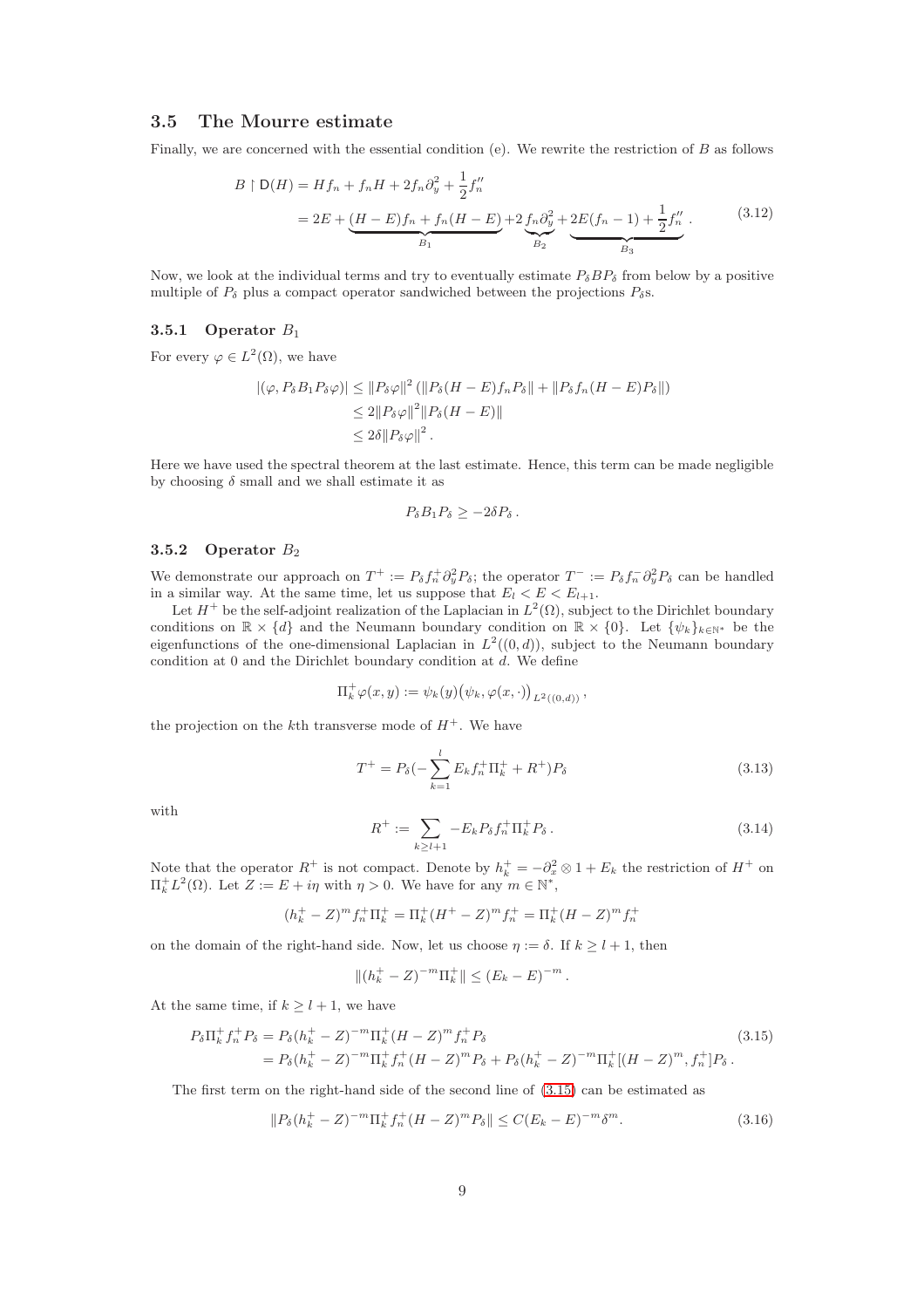Hereafter, C denotes a generic strictly positive constant which does not depend on the index  $k$  and on  $\delta$  (but depends on fixed  $E_{l+1} - E$ ) and can change its value from line to line. If  $m \geq 2$ , we have

$$
\left\| \sum_{k \ge l+1} E_k P_\delta (h_k^+ - Z)^{-m} \Pi_k^+ f_n^+ (H - Z)^m P_\delta \right\| \le C \sum_{k \ge l+1} E_k (E_k - E)^{-m} \delta^m
$$
\n
$$
\le C \delta^m . \tag{3.17}
$$

Now, we turn to estimating the second term on the right-hand side of the second line of [\(3.15\)](#page-8-0). We choose  $m := 2$ . We could improve the bound to be obtained by choosing larger m but with more complicated calculations. On the range of  $P_\delta$ , we have

$$
[(H-Z)^{2}, f_{n}^{+}] = 2[(H-Z), f_{n}^{+}](H-Z) + [(H-Z), [(H-Z), f_{n}^{+}]]
$$

with

$$
[(H - Z), f_n^+] = -(\partial_x (f_n^+) ' + (f_n^+) ' \partial_x),
$$
  

$$
[(H - Z), [(H - Z), f_n^+] = \partial_x^2 (f_n^+) '' + (f_n^+) '' \partial_x^2 + 2 \partial_x (f_n^+) '' \partial_x.
$$

Noticing that the support of the derivative of  $f_n^+$  is compact and not intersecting  $\{x=0\}$ , we use Proposition [2](#page-4-0) to obtain

$$
\left\| \left[ (H - Z)^2, f_n^+ \right] P_\delta \right\| \le C(n^{-1}\delta + n^{-2}).\tag{3.18}
$$

Consequently,

$$
\left\| \sum_{k \ge l+1} E_k P_\delta (h_k^+ - Z)^{-2} \Pi_k^+ [(H - Z)^2, f_n^+] P_\delta \right\| \le C(n^{-1} \delta + n^{-2}). \tag{3.19}
$$

Summing up, we have proved that for  $\delta$  small and n large.

<span id="page-9-0"></span>
$$
||R^+|| \leq C(n^{-1}\delta + \delta^2 + n^{-2}).
$$
\n(3.20)

When analyzing  $T^-$ , we consider  $H^-$  which is defined in the same manner as  $H^+$  but with interchanged boundary conditions. The corresponding projections  $\Pi_k^-$  and the operator  $R^-$  are defined with an obvious modification of the formulas above. By using the same arguments as above, we get the same estimate [\(3.20\)](#page-9-0) for  $R^-$ . Writing  $R := R^+ + R^-$ ,

$$
T^{+} + T^{-} = P_{\delta} \left( - \sum_{k=1}^{l} E_{k} (\Pi_{k}^{+} f_{n}^{+} + \Pi_{k}^{-} f_{n}^{-}) + R \right) P_{\delta}.
$$

However, since  $[\Pi_k^{\pm}, f_n^{\pm}] = 0$ ,  $\sum_{k=1}^l E_k \Pi_k^{\pm} f_n^{\pm} \leq E_l(\sum_{k=1}^l \Pi_k^{\pm}) f_n^{\pm} \leq E_l f_n^{\pm}$ , and we conclude with the estimate

$$
P_{\delta}B_2P_{\delta} \ge -P_{\delta}(E_l + C(n^{-1}\delta + \delta^2 + n^{-2}))P_{\delta}
$$
\n(3.21)

being valid in the form sense.

## 3.5.3 Operator  $B_3$

The operator  $P_{\delta}B_3P_{\delta}$  is not small. However, since the function  $g_n := 2E(f_n - 1) + \frac{1}{2}f''_n$  has a compact support, it follows that  $g_nH^{-1}$  is a compact operator. This is seen form the fact that  $R(g_nH^{-1}) \subset H^1((-2n,2n) \times (0,d))$  which is compactly embedded in  $L^2((-2n,2n) \times (0,d))$  by the Rellich-Kondrachov theorem (see [\[19,](#page-10-14) Thm. 6.2]). Now

$$
K_n := P_{\delta} B_3 P_{\delta} = P_{\delta} B_3 H^{-1} H P_{\delta}
$$

is also a compact operator. Note that the presence of  $B_3$  (its part  $f_n - 1$ ) in [\(3.12\)](#page-8-1) is the only obstruction to get a *strict* Mourre estimate (i.e., with  $K = 0$ ).

#### 3.5.4 Conclusion

If  $E_l < E < E_{l+1}$ , it follows from the preceding subsections that for  $\delta$  small and n large, the Mourre estimate

$$
P_{\delta}i[H, A]P_{\delta} \ge P_{\delta}(2(E - E_l - \delta) - C(n^{-1}\delta + \delta^2 + n^{-2}) + K_n)P_{\delta}
$$
\n(3.22)

holds true, where  $K_n$  is a compact operator.